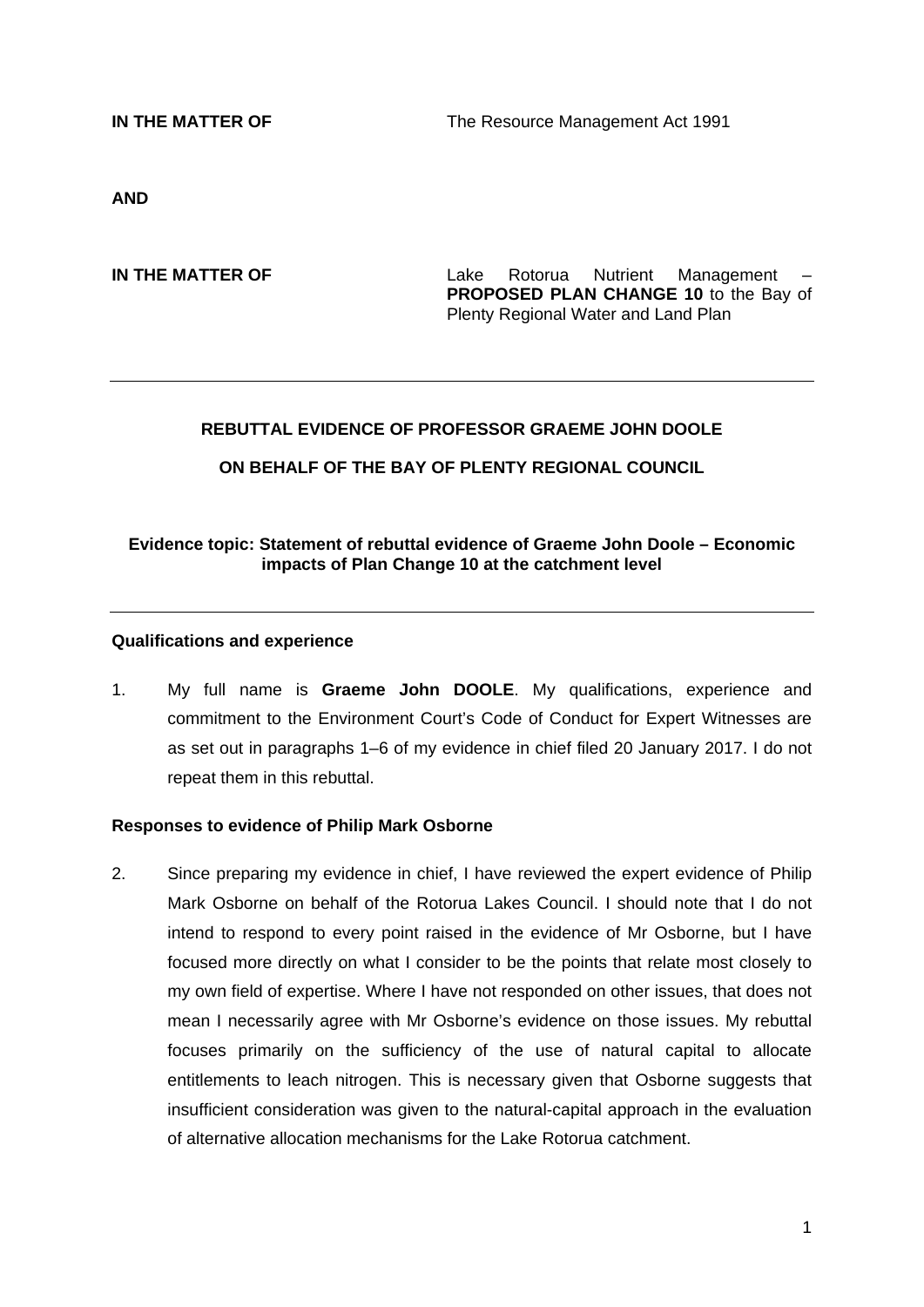### *Natural capital allocation*

- 3. The natural-capital allocation (NCA) approach to the allocation of leaching entitlements involves basing allocation on the inherent productivity of land; the combination of land, soil, and environmental factors that together determine its biophysical suitability for agricultural production. This was one of the scenarios (Scenario S4) that was considered in the Parsons et al. (2015) report that evaluated a number of diverse allocation schemes for nitrogen entitlements in the Lake Rotorua catchment.
- 4. The economic model applied in the Parsons et al. (2015) model represented the Lake Rotorua catchment through dividing it into many different partitions. Each partition was described in terms of its rainfall, its soil type, a representative farm system, and the size of that partition. A natural-capital allocation (Scenario S4 in the report) was simulated through allocating nitrogen to a given partition based on the estimated level of pasture production in that zone. The proportion of the total allocable load of nitrogen to agriculture that was allocated to a zone was drawn from the proportion of total pasture production that was produced therein.
- 5. Paragraph 36 of the Osborne evidence reports the benefits of the NCA approach, as outlined in a previous Environment Court decision. These benefits are principally:
	- (a) No direct linkage with land use or intensity of operation.
	- (b) Ability to disadvantage the placement of high-input farms where they are less suited (e.g. on free-draining soils).
	- (c) Does not reward the biggest polluters.
	- (d) Does not disadvantage owners of undeveloped land.
	- (e) Does not penalise conservative behaviour.

These factors are generally benefits of an NCA mechanism. However, I disagree with the inference that the broad suitability of this approach extends to the context of Proposed Plan Change 10 in the Lake Rotorua catchment, as this is not a one-sizefits-all situation, and there are other important factors that will determine the most suitable mechanism for allocation.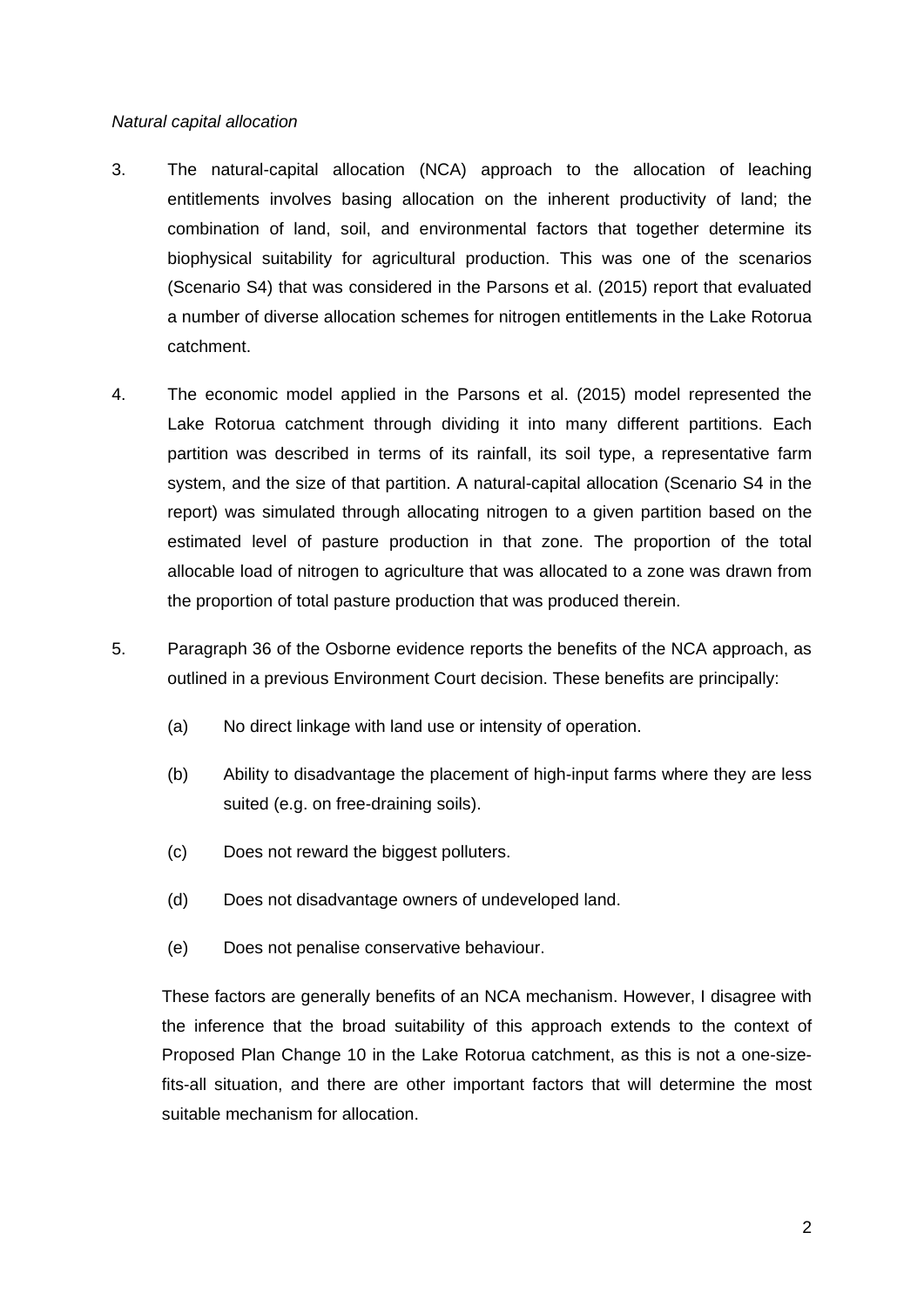- 6. The economic classification of capital focuses on durable assets. However, it extends beyond natural capital; indeed, it also includes economic, human, and socio-cultural capital. These can be thought of enduring economic, human, and socio-cultural assets that add value in the production of goods and services. An example of economic capital is a dairy shed that allows multiple milking events to be carried out over a year. An example of human capital is a farmer's training and experience, while an example of socio-cultural capital includes the importance of existing social networks among producers that allow a faster dissemination of information pertaining to farm productivity.
- 7. One issue with use of the NCA approach is that natural capital is not the only determinant of farm profit; the other forms of durable capital also play a key role. Indeed, extensive empirical work has now highlighted that it is not natural capital that drives farm profit, but the combination of many factors (Jiang, 2011; Doole, 2012; Doole and Pannell, 2012; Darku et al., 2013). Thus, while the NCA approach recognises the inherent contribution that natural capital plays to nitrogen loss, production and profit, it does not recognise the accumulated stock of other forms of capital that contribute to them. Thus, it fails to recognise existing investment (e.g. including infrastructure, land value, cash investment etc.), in conflict with the principles for allocation-system design that were followed by the Stakeholder Advisory Group (StAG), and the guiding principles for allocation set out in the Regional Policy Statement. The implication is that the NCA approach therefore promotes an allocation of nitrogen entitlements that is perverse from an economic perspective. This is reflected in the Parsons et al. (2015) report, where the NCA scenario (S4) is shown to affect capital values more than the proposed Range 2 approach (S8), in some circumstances. Indeed, its narrow definition of capital serves to impair its capacity to consider a broad range of factors that determine the contribution that the agriculture sector makes to the Lake Rotorua catchment.
- 8. Another issue with use of the NCA approach is that natural capital is not a good determinant of nitrogen leaching (Lilburne et al., 2016); the other forms of capital also play a key role in determining rates of nutrient loss. This has been shown in an extensive literature highlighting that nitrogen-leaching rates can vary greatly, even on the same soil type (Doole et al., 2011; Doole, 2012; Doole and Pannell, 2012; Doole and Romera, 2014a; Doole, 2015a; Doole and Kingwell, 2015). This efficiency is related to inherent soil attributes (e.g. texture, structure, profile) and location (e.g. rainfall, attenuation, distance from waterway) that vary within different instances of a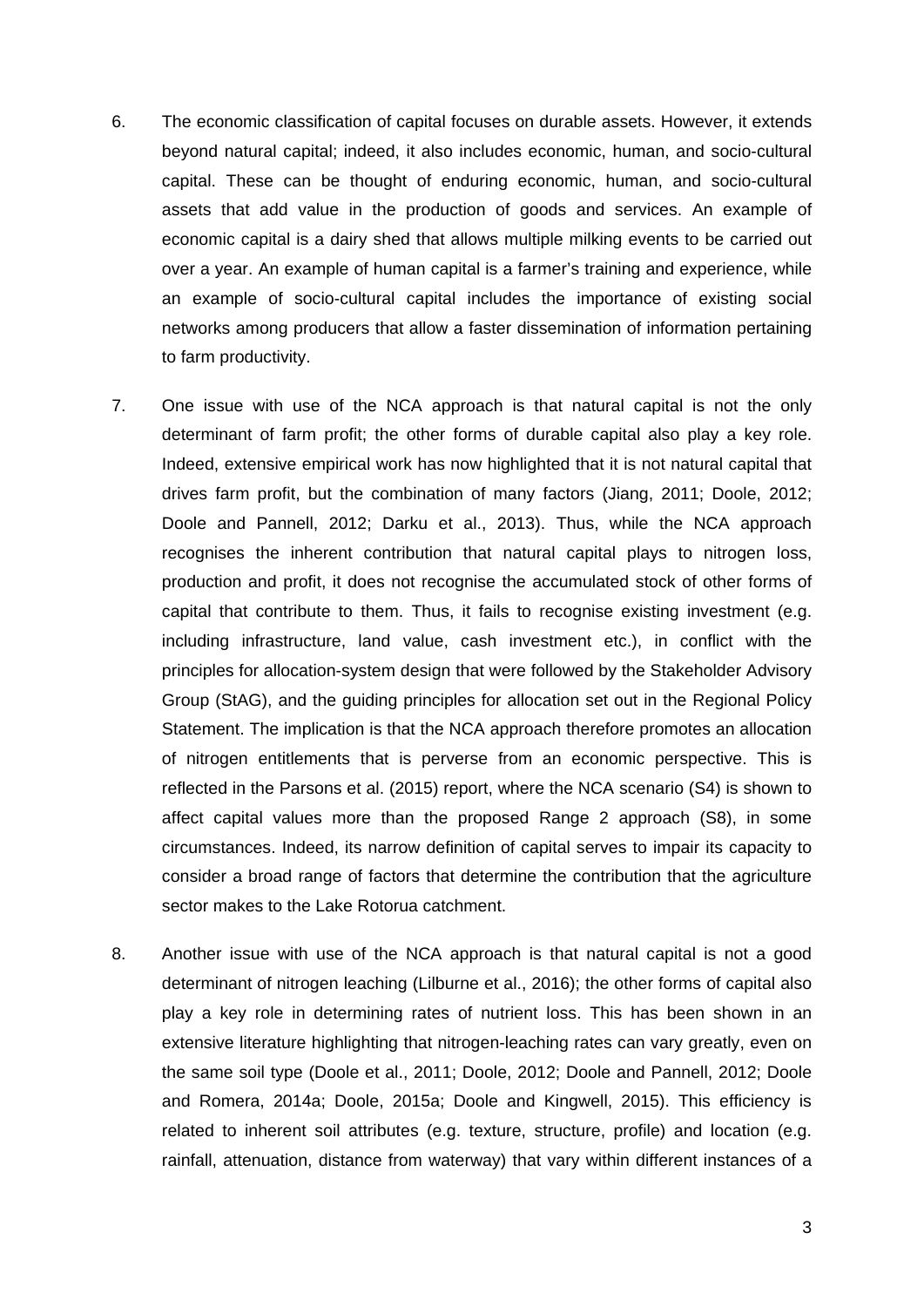soil with the same level of natural capital, as assessed using standard methods. In line with this assertion, Lilburne et al. (2016, p. 9) states that there is "considerable variability in the proneness of soils to leach" within parcels of land deemed to have equivalent levels of natural capital. Indeed, this is clearly evident in field results reported by Hewitt et al. (2015). The implication is that the NCA approach promotes an allocation of nitrogen entitlements that does not align with the natural capacity of a certain soil in a given location to efficiently utilise nitrogen. This weakens the assertion that the NCA approach is a suitable strategy to disadvantage the placement of highpolluting farms on high-risk soil types, as raised in paragraph 36 of the Osborne evidence. Indeed, farmers (and other landowners of land not in production) receive a windfall allocation of entitlements based solely on the inherent productivity of their soil, and not the inherent suitability of the soil to support intensive agriculture through efficient nutrient attenuation.

- 9. The use of Land Use Capability (LUC) to measure natural capital is outlined in Paragraph 36 of the Osborne evidence. This approach has recently been criticised by Lilburne et al. (2016), whom highlight a number of key flaws:
	- (a) "The LUC classification is subjective, heavily biased towards meeting the needs of soil conservation…" (p. 6)
	- (b) "Land assigned to LUC classes 1–4 must be suitable for arable use, where arable use is interpreted as being suitable for tillage for cropping, and the land is capable of growing at least one of the common annual field crops (e.g. wheat, barley, maize) with average yields under good management without any permanent adverse soil effects… The land's suitability for arable use does not necessarily equate with its potential pastoral productivity." (p. 6)
	- (c) "… [V]ariability contained in an LUC Class, and even at the LUC Subclass level, makes attainable stock-carrying capacity 'aggregated by LUC Class' a poor proxy for soil 'natural capital'." (p. 9)
- 10. Trading of nutrient-loss entitlements has the potential to overcome the distortion provided by a NCA approach in the long term. However, the NCA approach requires a much higher volume of trade than most other scenarios, if the most-efficient outcome for the catchment is to be attained when land-use is unconstrained and there are no frictions in the market for nutrient entitlements. Parsons et al. (2016) highlight that the dairy sector must purchase 42 kg N ha<sup>-1</sup>, on average, to continue operation. This is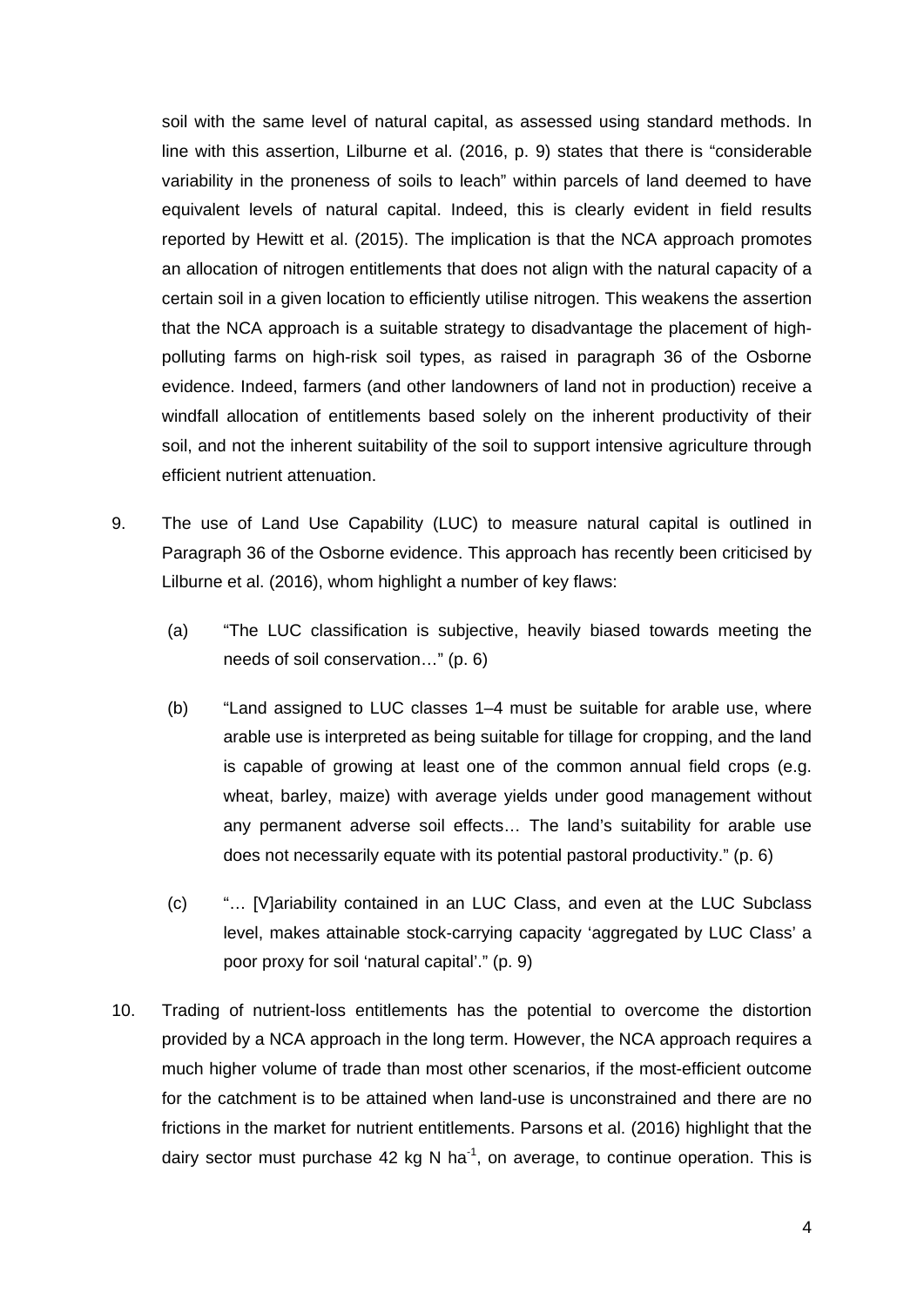around 40% of their total leaching load and 75% more than in any other scenario, excluding equal allocation. The sheep-and-beef sector are required to trade more than two-thirds of their allocation, while forestry are required to trade more than 85% of theirs, if the efficient outcome is to be reached. This demonstrates how the greater level of distortion between leaching in the current state and when allocated according to natural capital places great pressure on the efficiency of the trading mechanism to attain least-cost outcomes for society. In effect, this is a practical impact of the poor link between measures of natural capital and the level of nitrogen loss experienced from a given soil (Lilburne et al., 2016). Furthermore, the significant rights to leach allocated to land uses with low leaching promote windfall gains to be experienced within these sectors (Parsons et al., 2015), in conflict with the principles for allocationsystem design that were followed by the Stakeholder Advisory Group (StAG) and as guided by the Regional Policy Statement principles.

- 11. In applied research, it is often found that the majority of farmers are risk averse (Pannell et al., 2006). Risk aversion can motivate hoarding of entitlements, as these make farms more resilient in the face of market, environmental, and political variation (Robb et al., 2001; Marsh et al., 2014). Frictions in the market for nutrient entitlements have a significant impact on the capacity for trade in nutrient entitlements to allow the catchment to reach an efficient outcome, following the use of a NCA. The price for nitrogen in the catchment increases from around \$118 and \$60 kg  $N^{-1}$  in the 5000 ha and unlimited land-use change scenarios, to around \$444 kg  $N^{-1}$  when half of the entitlements. However, the optimal price in the NCA scenario in the Parsons et al. (2015) report is the highest at \$551 kg  $N^{-1}$ , as limited trading impairs the ability for the significant distortion introduced by the allocation method to be overcome. In turn, this impacts the ability of the incentives fund to purchase significant amounts of nitrogen because the price of leaching entitlements is inflated.
- 12. Experimental evidence confirms that the performance of markets for nutrient entitlements can realistically compromise their ability to attain fully-efficient outcomes. Marsh et al. (2014) studied the performance of simulated entitlements markets, for grandfathering and equal-allocation methods, using human subjects in an experimental-economics setting. The equal-allocation method produces a substantial distortion in rights to leach nitrogen, relative to grandparenting, but is somewhat similar in this regard to what is found under NCA (Parsons et al., 2015). Marsh et al. (2014) find that both systems fail to achieve the gains predicted by theory given the reluctance of people to trade entitlements. This reinforces the detrimental impact that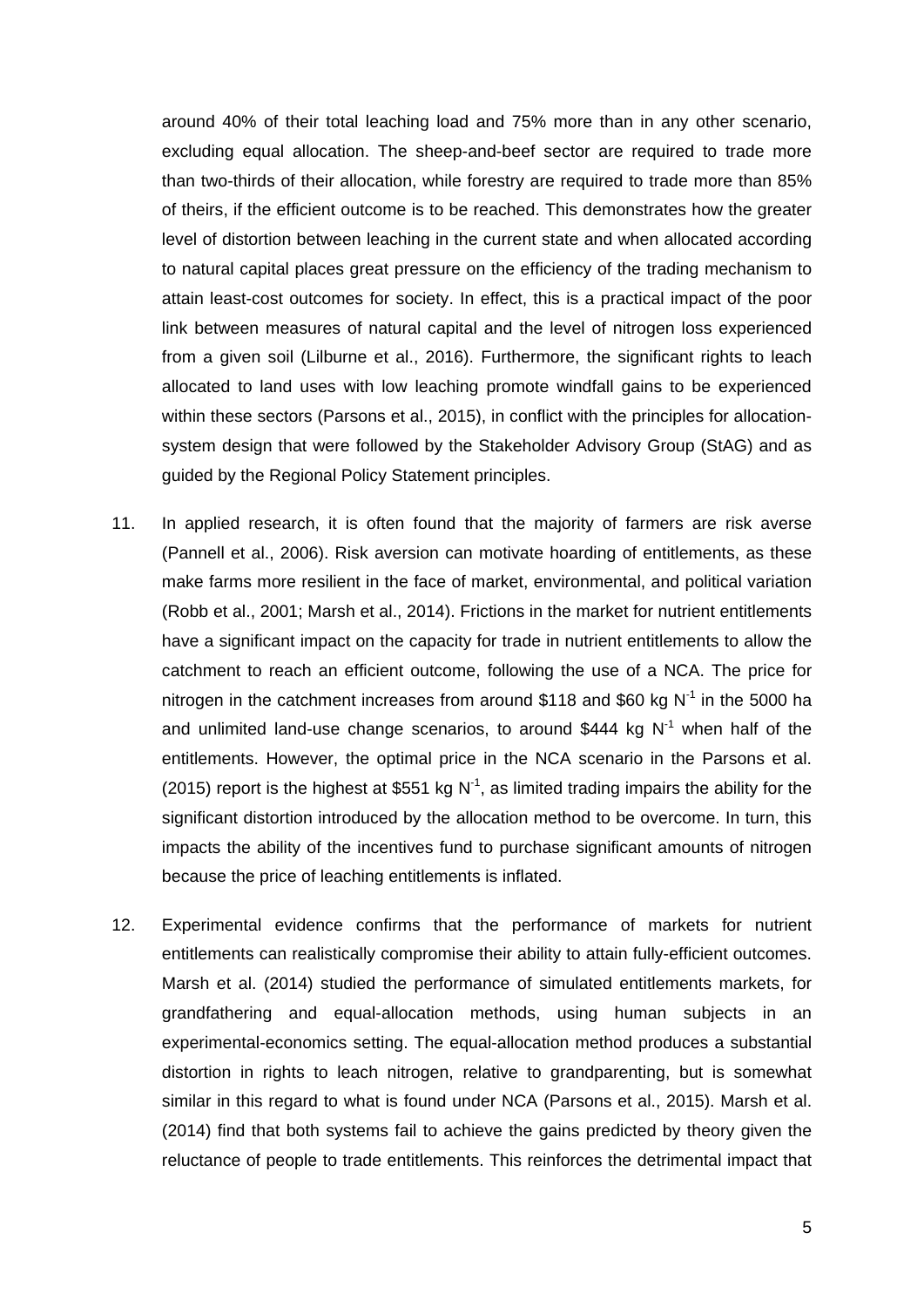market frictions may have on the performance of allocation patterns that are broadly different from the status quo, such as NCA.

- 13. There may also be additional frictions present in the market. One example is a potential reluctance for owners of multiple-owned Maori land to trade, particularly due to high levels of risk aversion concerning future flexibility of the farm operation. Another example is the potential reluctance of the Rotorua Lakes Council to trade, so as to insure the scope of effective waste-water treatment against population growth. The effect of these frictions would manifest themselves in a similar way to those identified for the hoarding of entitlements among agricultural enterprises in the Parsons et al. (2015) report. Nevertheless, they were not explicitly quantified and considered in this analysis.
- 14. Paragraph 37 of the Osborne evidence provides a quote from the OECD. This quote reads, "Green growth means fostering economic growth and development while ensuring that the natural assets continue to provide the resources and environmental services on which our well-being relies. To do this, it must catalyse investment and innovation which will underpin sustained growth and give rise to new economic opportunities." Osborne suggests that this is international 'evidence' of policy makers taking interest in natural capital. I believe that this statement is erroneous in the context of the Osborne evidence, in that this quote does not provide any indication that the NCA approach is any better than the Range 2 scenario with regards to "fostering green growth" and ensuring natural assets are protected.
- 15. Paragraph 47 of the Osborne evidence highlights that the economic assessment undertaken for Plan Change 10 highlights the gap between the current land use and that which would be sustainable under a natural capital scenario. I disagree with this statement for several reasons:
	- (a) The economic assessment undertaken for Plan Change 10 in Parsons et al. (2015) highlights the gap between current land use and the land use that would be present if cost of transitioning to the desired state from an environmental viewpoint were minimised. This land-use pattern is, of course, directly conditional on the data inputs used in the modelling exercise.
	- (b) Even if it did indicate the size of this gap, the Parsons et al. (2015) report nor any other economic analysis of environmental improvement in the Lake Rotorua catchment for that matter—has not established the sustainability of a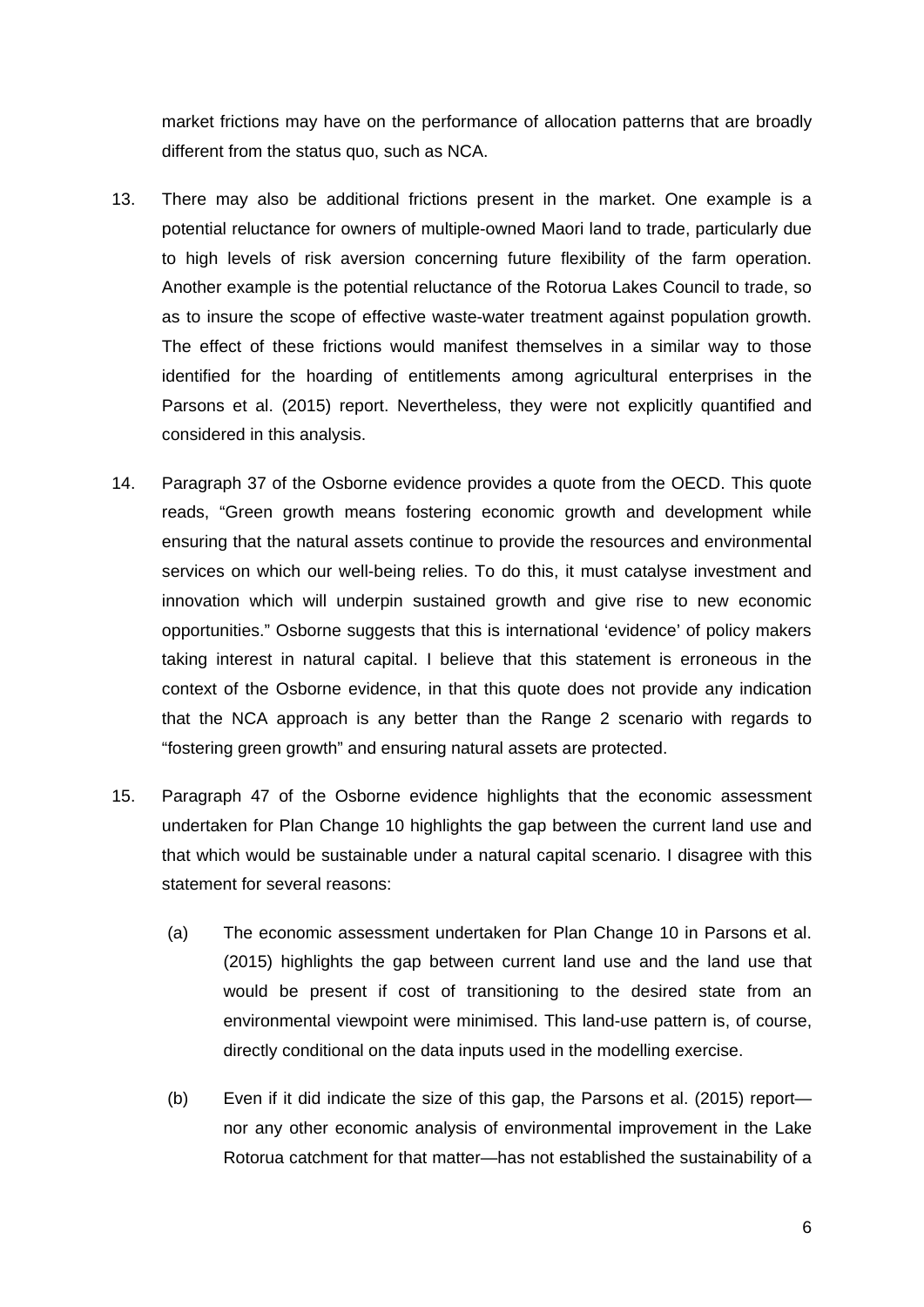natural-capital scenario. Indeed, as raised in paragraphs 6–12 above, it is likely that the natural-capital scenario does not actually achieve economic, environmental, social, and cultural sustainability, due to its narrow focus on land-use suitability that is not strongly correlated to these outcomes.

(c) Furthermore, the Parsons et al. (2015) report—nor any other economic analysis of environmental improvement in the Lake Rotorua catchment for that matter—has not established the suitability of the natural-capital approach to allocation. Rather, it is highlighted that this mechanism can have a perverse effect on economic and environmental outcomes. An example of a perverse economic outcome is that farm profits will fall on dairy farms as producers must pay higher prices for nitrogen, when frictions exist in the market for nutrient entitlements and these are allocated using a naturalcapital approach. An example of a perverse environmental outcome is that the Lake Rotorua Incentives Scheme will be unable to purchase adequate levels of nitrogen over time because less entitlements will be available in the market and the price of entitlements will be higher, when frictions exist in the market for nutrient entitlements and these are allocated using a naturalcapital approach. Further concerns with the natural-capital approach are raised in paragraphs 6–12 above.

### *Moratorium on trading*

- 16. Paragraphs 58–61 of the Osborne evidence highlights that the decision to prevent the trading of nutrient entitlements between farmers until 2022 has not been assessed and could introduce much inefficiency. There are several reasons to suggest that the cost of limiting the purchase of leaching entitlements by farmers in the initial years of the scheme will be low:
	- (a) The first action of farmers will likely be to optimise management within their allocated level of leaching entitlements, rather than purchase additional rights. This has been shown in simulated trading markets for nutrient entitlements, using experimental-economics methods (Marsh et al., 2014).
	- (b) The willingness to trade may be slightly reduced, given that the catchment only must move 70% of the way towards its target level of nitrogen loss by 2022. This would promote the thinness of the market for nutrient entitlements,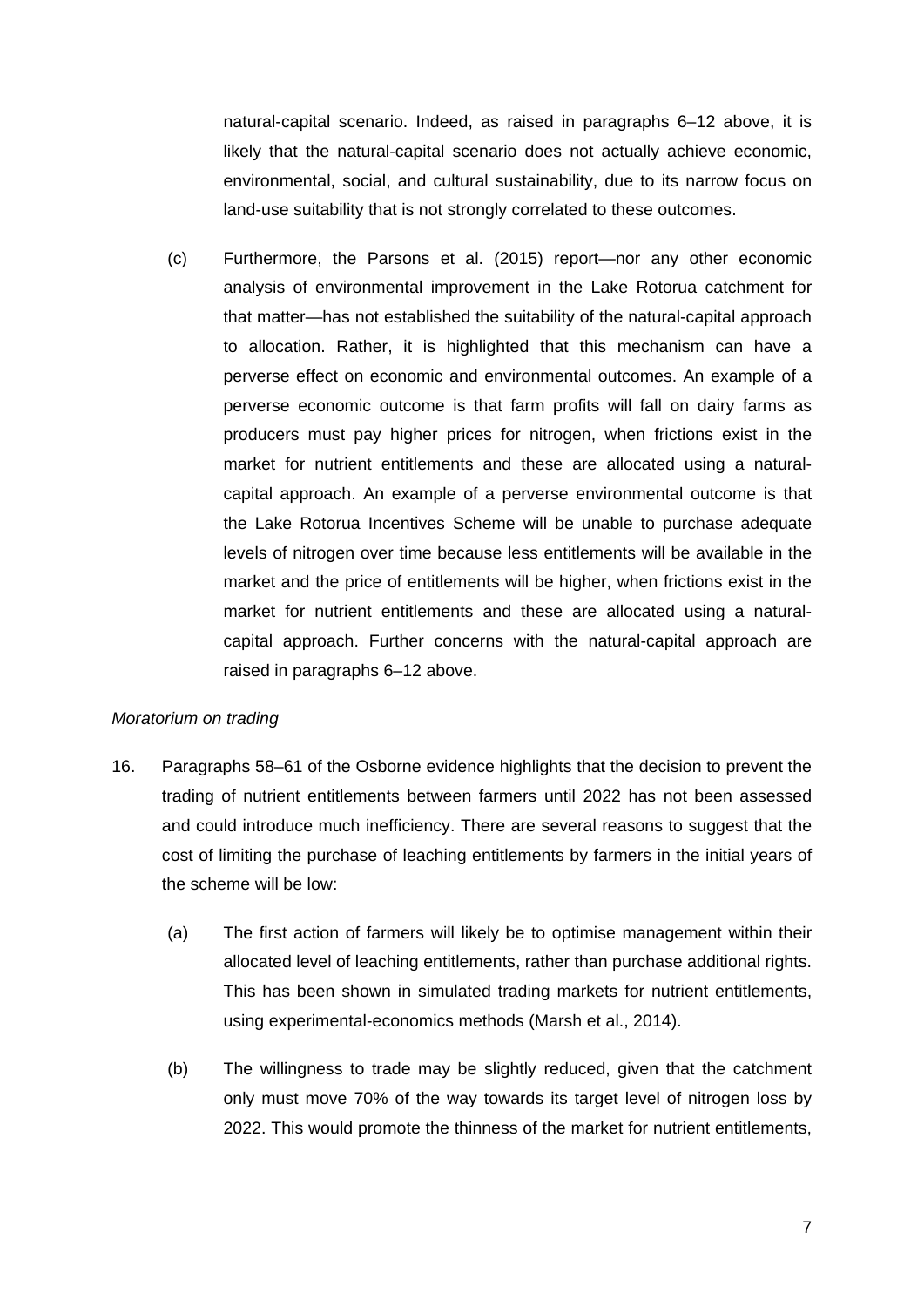serving to dampen any distortion brought about by the exclusive purchase of leaching rights by the Lake Rotorua Incentives Scheme.

- (c) A catchment intermediate target for the managed reduction of nitrogen loss is to be set to achieve 70% of the required reduction from 746 t/yr to 435 t/yr by 2022.
- (d) The Lake Taupo Protection Trust has dominated the market for nutrient entitlements in the Lake Taupo catchment, even though other farmers have been able to purchase rights as well (Duhon et al., 2011). This may be due to uncertainty being present in the early years of the scheme (Duhon et al., 2011). These factors provide evidence from reality that the Lake Rotorua Incentives Scheme is likely to dominate the market, even if competition from other buyers was present in the market for leaching entitlements.
- (e) Producers could more cost-effectively exploit opportunities for intensification outside, rather than inside, the Lake Rotorua catchment if Plan Change 10 went forward as proposed. Intensifying outside the catchment would be less expensive, given that there is no need to purchase leaching entitlements. The likelihood of this happening is higher if farmers were competing with the Lake Rotorua Incentives Scheme, given that the cost of purchasing these rights in the Lake Rotorua catchment would be inflated in these circumstances.
- (f) It seems possible that holders of leaching entitlements could reach early contractual agreements, which involve them transferring allocations at a future date when such trades are permissible. This could counteract the current strategy to prevent sales to agents other than those representing the Lake Rotorua Incentives Scheme. However, the attractiveness of this option is dampened by temporal uncertainty around climate, scheme management, input prices, output prices, and the price for leaching entitlements. The effects of this could be particularly marked given the level of risk aversion commonly found among farmer populations (Pannell et al., 2006).
- 17. Paragraph 59 of the Osborne evidence states that the moratorium on trading between farmers will restrict any rural land use change for up to 5 years. I disagree with this statement because even though trading between farmers cannot take place, the Lake Rotorua Incentives Scheme can still purchase leaching entitlements. This will allow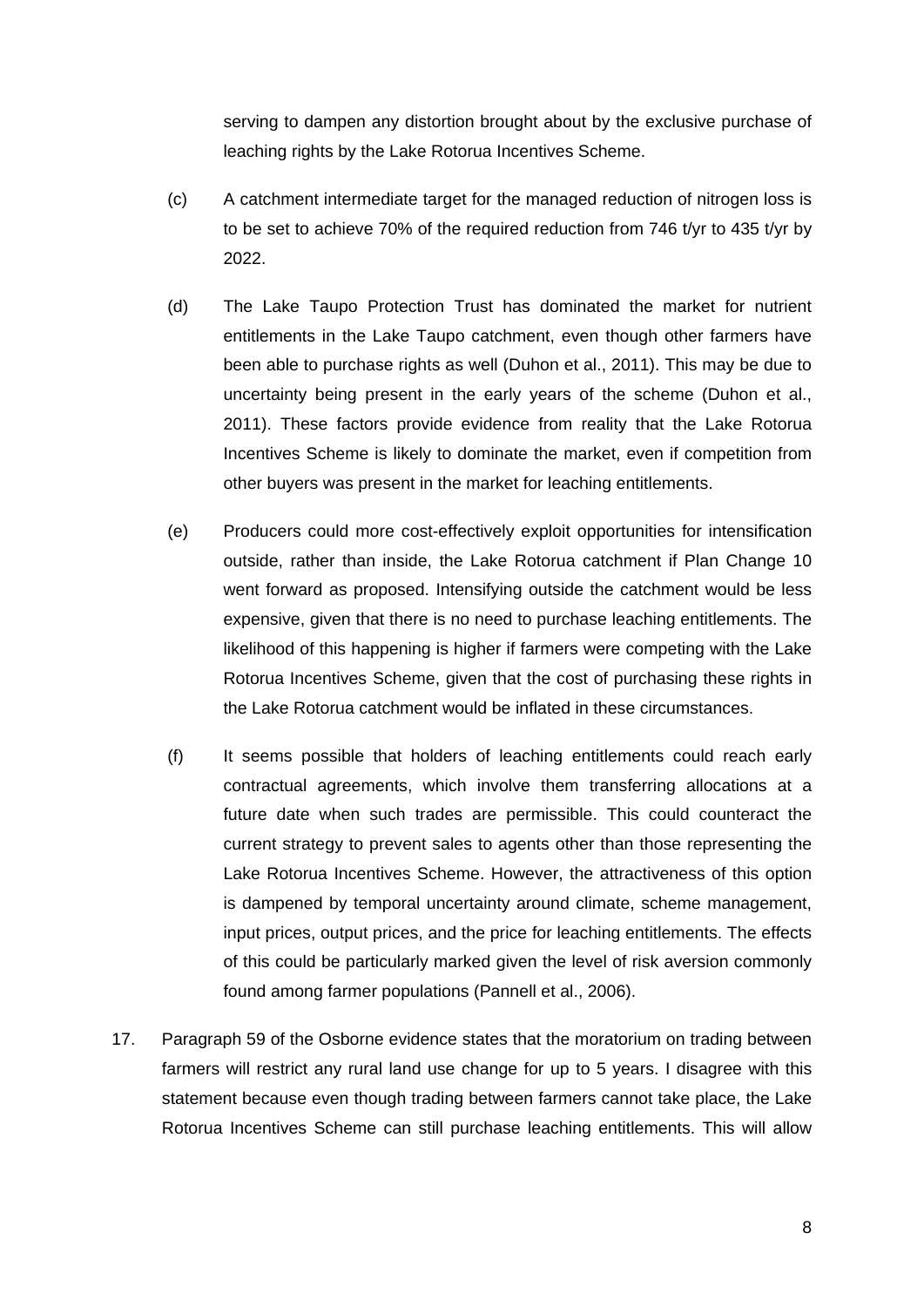land use change to occur over the 5-year period. Indeed, this will likely play a key role in mitigating nitrogen within the catchment over this period.

# *Direct economic impacts from trade*

- 18. Paragraph 70 of the Osborne evidence states that if greater trading occurs under the NCA approach then the direct economic impacts are likely to be lower, relative to the grandparenting approach. I disagree with this logic. There are several reasons that greater trading under the NCA approach would not necessarily lead to greater benefits:
	- (a) Trading activity imposes a transactions cost on farmers (Duhon et al., 2011).
	- (b) Frictions are likely in the market for nutrient entitlements. More trade is required under a NCA approach to attain the most-efficient outcome; thus, this mechanism is much more prone to inefficiency being introduced by way of market frictions (Parsons et al., 2015).
	- (c) The greater distortion presented by the initial allocation within a NCA scheme makes it harder to identify valuable opportunities for trade that are available across the catchment. This increases the risk that efficient outcomes are not fully exploited.

# *Maintenance of productive land uses*

- 19. Paragraph 79 of the Osborne evidence states that no assessment appears to have been undertaken that considers the maintenance of land uses that are most productive. This includes estimating the costs of "continuing to encourage a market where the most efficient land use is not maintained". This evidence is incorrect on several accounts:
	- (a) The economic assessment described in Parsons et al. (2015) provides a detailed economic evaluation of diverse allocation mechanisms, under different assumptions concerning land-use change and market frictions. Restricting land-use change and/or market efficiency both reflect instances in this report where the "most efficient land use is not maintained". Indeed, an overall conclusion of the report was that these barriers to efficiency can significantly impact the relative performance of alternative allocation mechanisms.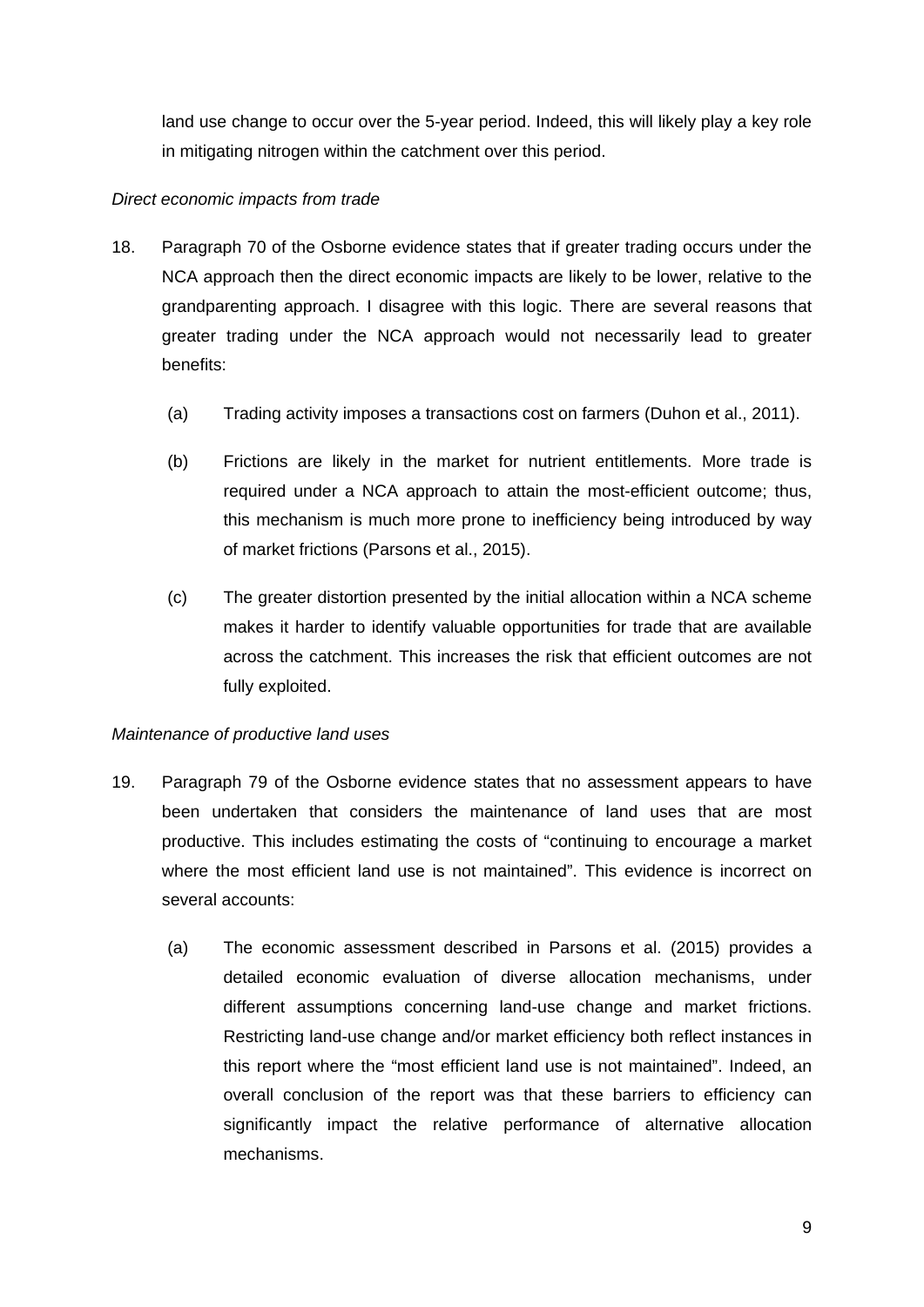- (b) The objective of maintaining land uses that are most productive is a general misconception. Individual farmers require income to service debt and living expenses. Also, regional economies are better served by farming systems that provide for better economic outcomes. Thus, production levels should never take precedence over economic efficiency as a goal for environmental policy (Doole, 2015). This aligns with the common proverb espoused by dairy farmers nationwide, "production is vanity, profit is sanity".
- (c) Seeking to maximise production also is likely to have a direct detrimental impact on the environment. Extensive empirical evidence shows that high production levels are generally associated with higher nitrogen-leaching losses, especially in dairy systems. Greater energy ingestion through higher levels of feed eaten promotes milk production. However, protein is ingested simultaneously, thus increasing the output of nitrogen in urine. Around 95% of nitrogen leaching in pasture-based dairy systems in NZ arises from the urine patches of grazing animals, due to the high protein content of pastures and its low retention rate in dairy cattle (10–30%) (De Klein et al., 2010). This direct relationship between leaching and milk production means that nutrient outflows often directly increase with milk production (Doole, 2015; Doole and Romera, 2015).
- (d) Osborne outlines that it is important to consider the identification and encouragement of land that is also most productive on a per-kilogram leached basis. Previous points attest to the insufficiency of focusing on production metrics. Further error is introduced when this is considered on a per-kilogram leached basis. Productive-efficiency ratios are commonplace in biophysical sciences. However, they should not be used to determine appropriate land use or land management within a given environmental policy. This is because they do nothing to restrict environmental outputs themselves (Doole and Romera, 2014b). Indeed, it is entirely possible within such schemes for farms to leach a high amount of nitrogen, provided they do so efficiently.

#### **Responses to evidence of James Britton Fuller**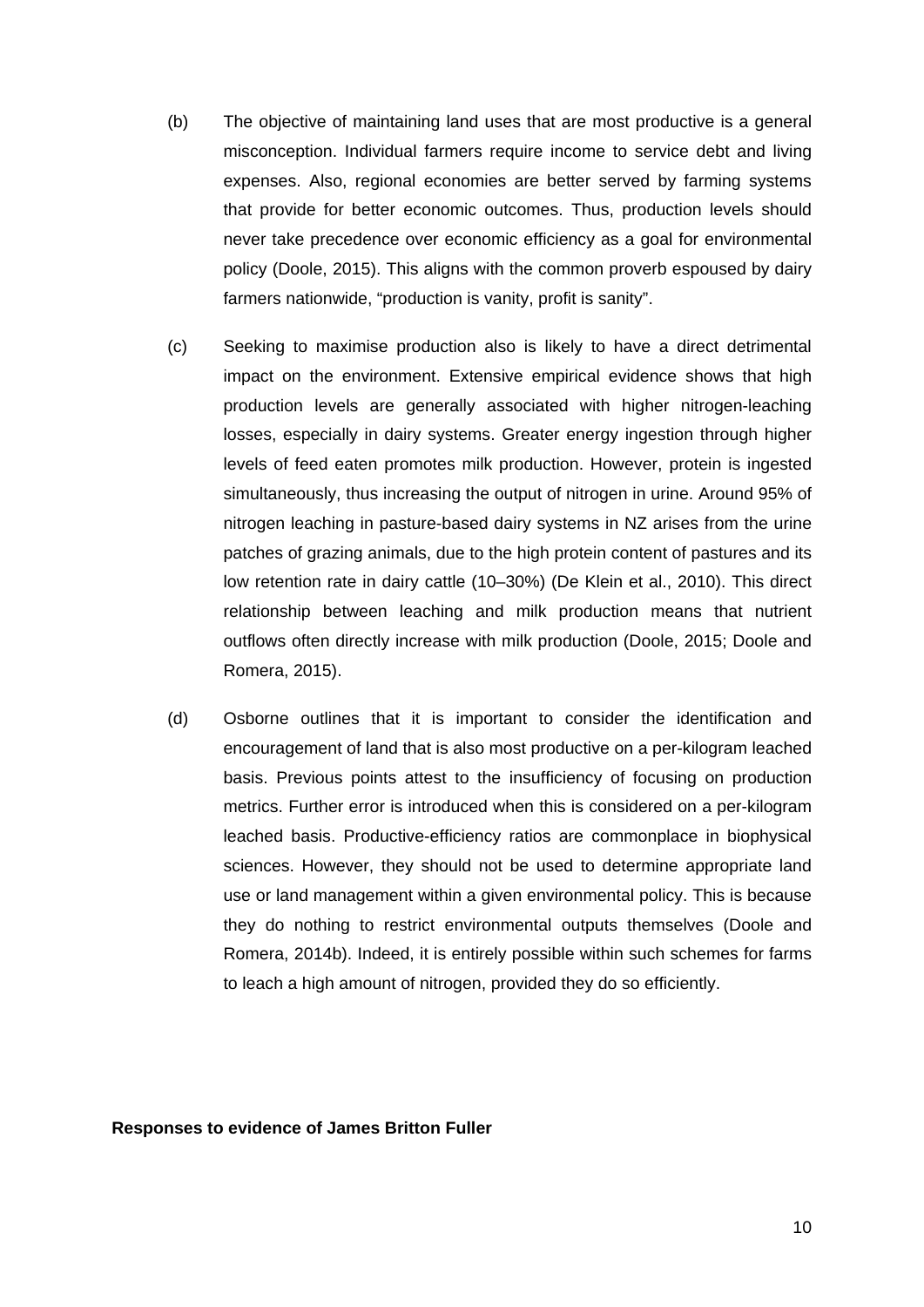20. Since preparing my evidence in chief, I have reviewed the expert evidence of James Britton Fuller on behalf of the Rotorua Lakes Council. I should note that I do not intend to respond to every point raised in the evidence of Mr Fuller, but I have focused more directly on what I consider to be the points that relate most closely to my own field of expertise. Where I have not responded on other issues, that does not mean I necessarily agree with Mr Fuller's evidence on those issues. My rebuttal focuses primarily on the economic impacts of a natural-capital allocation (NCA) system.

### *Economic impacts of a NCA approach*

- 21. Paragraph 17 of the Fuller evidence highlights how previous work performed by the Bay of Plenty Regional Council (BOPRC) concludes that the NCA approach does not recognise existing investment. I agree with this conclusion made by the BOPRC, given that the economic modelling performed by Parsons et al. (2015) considered existing levels of investment. As set out above, an issue with the NCA approach is that natural capital is not the only determinant of farm profit; the other forms of durable capital also play a key role. Indeed, extensive empirical work has now highlighted that it is not natural capital that drives farm profit, but the combination of many factors (Jiang, 2011; Doole, 2012; Doole and Pannell, 2012; Darku et al., 2013). Thus, while the NCA approach recognises the inherent contribution that natural capital plays to nitrogen loss, production and profit, it does not recognise the accumulated stock of other forms of capital that contribute to them. Thus, it fails to recognise existing investment (e.g. including infrastructure, land value, cash investment etc.), in conflict with the principles for allocation-system design that were followed by the Stakeholder Advisory Group (StAG). The implication is that the NCA approach promotes an allocation of nitrogen entitlements that is perverse from an economic perspective. This is reflected in the Parsons et al. (2015) report, where the NCA scenario (S4) is shown to affect capital values more than the proposed Range 2 approach (S8), in some circumstances. Indeed, its narrow definition of capital serves to impair its capacity to consider a broad range of factors that determine the contribution that the agriculture sector makes to the Lake Rotorua catchment.
- 22. Paragraph 17 of the Fuller evidence highlights how previous work by BOPRC concludes that the NCA approach impacts those with high nutrient discharges. This conclusion by the BOPRC is correct in that some farms with high nutrient discharges will be given less entitlements but, on the other hand, farms with low nutrient discharges will also typically be allocated much more. This is evident in the Parsons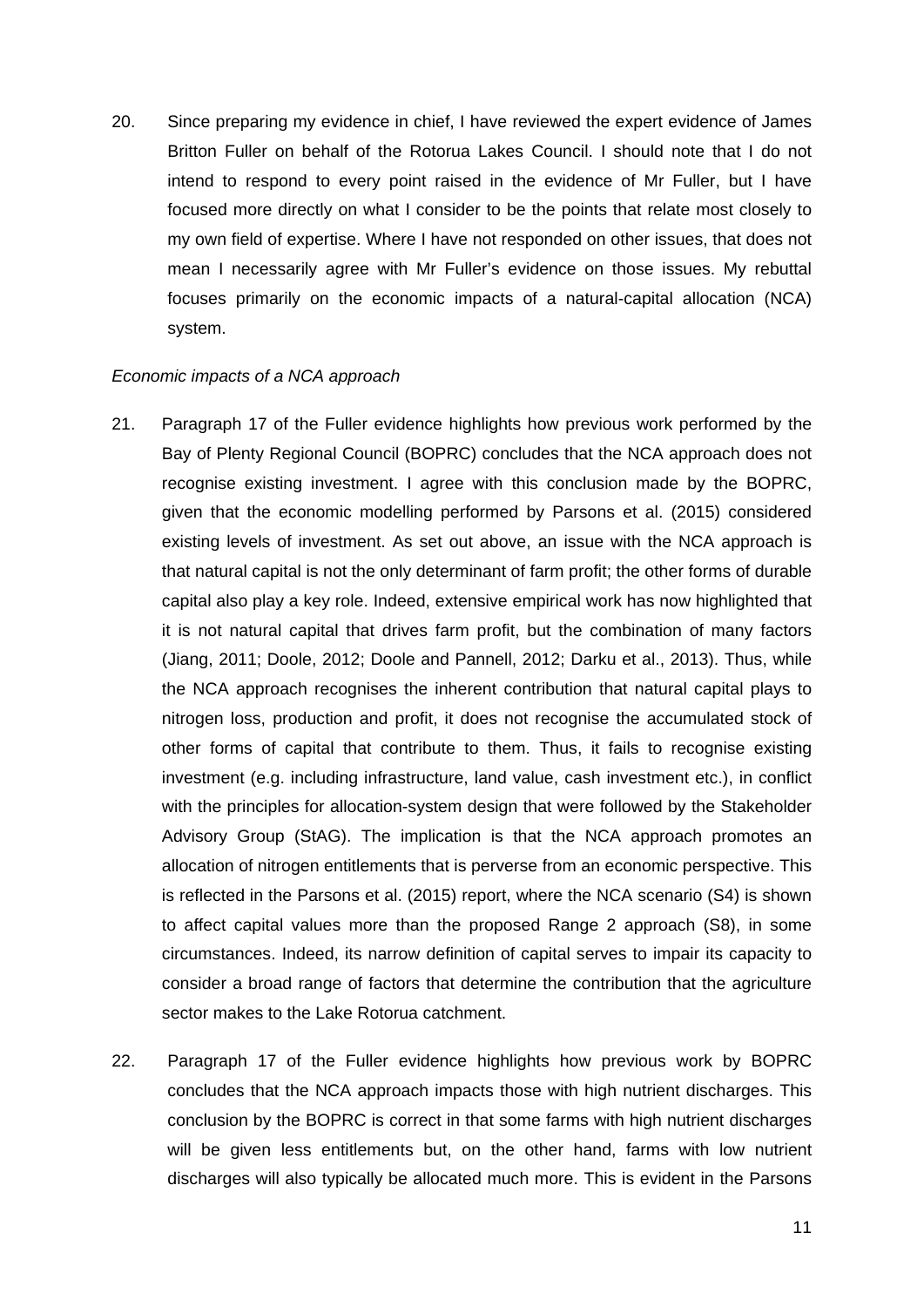et al. (2015) report where the dairy sector must purchase 42 kg N ha<sup>-1</sup>, on average, to continue operation. This is two-thirds of the mean leaching observed across the sector. Moreover, the sheep-and-beef sector are required to trade more than twothirds of their allocation, while forestry are required to trade more than 85% of theirs, on average. These data reinforce the failure of a NCA approach to recognise existing investment, while also highlighting the significant impact this can have on farm. Indeed, the NCA approach promotes windfall gains to farms of low intensity, while retarding the capacity of farms of higher intensity to maintain their income position or recognise investment.

23. Paragraph 18 of the Fuller evidence states that the evidence of Philip Mark Osborne establishes the economic case for natural-capital allocation. Indeed, it states that "Mr Osborne's economic evidence notes… the natural capital approach is likely to have greater economic benefits in the longer term and promotes the most efficient land use". I disagree with this statement. As I have explained above, the Osborne evidence provides no economic analysis that establishes the case for the use of natural-capital allocation, relative to the Range 2 scenario. Additionally, the Osborne evidence does not establish how natural-capital allocation will promote the mostefficient land use. I believe that a natural-capital allocation approach will fail on both accounts (ability to promote long-term economic benefits and the most-efficient land use configuration), relative to the preferred position of the Range 2 mechanism. Indeed, this is a key finding of the Parsons et al. (2015) report. Additional evidence that questions the general suitability of the NCA approach, from both an economic and environmental perspective, is provided in my responses to the Osborne evidence.

### **Responses to evidence of Carla Frances Muller**

24. Since preparing my evidence in chief, I have reviewed the expert evidence of Carla Frances Muller on behalf of DairyNZ Ltd and Fonterra Co-operative Group Ltd. I should note that I do not intend to respond to every point raised in the evidence of Ms Muller, but I have focused more directly on what I consider to be the points that relate most closely to my own field of expertise. Where I have not responded on other issues, that does not mean I necessarily agree with Ms Muller's evidence on those issues. My rebuttal focuses primarily on the consideration of productivity increases to overcome the costs associated with the mitigation of nitrogen leaching on dairy farms in the Lake Rotorua catchment.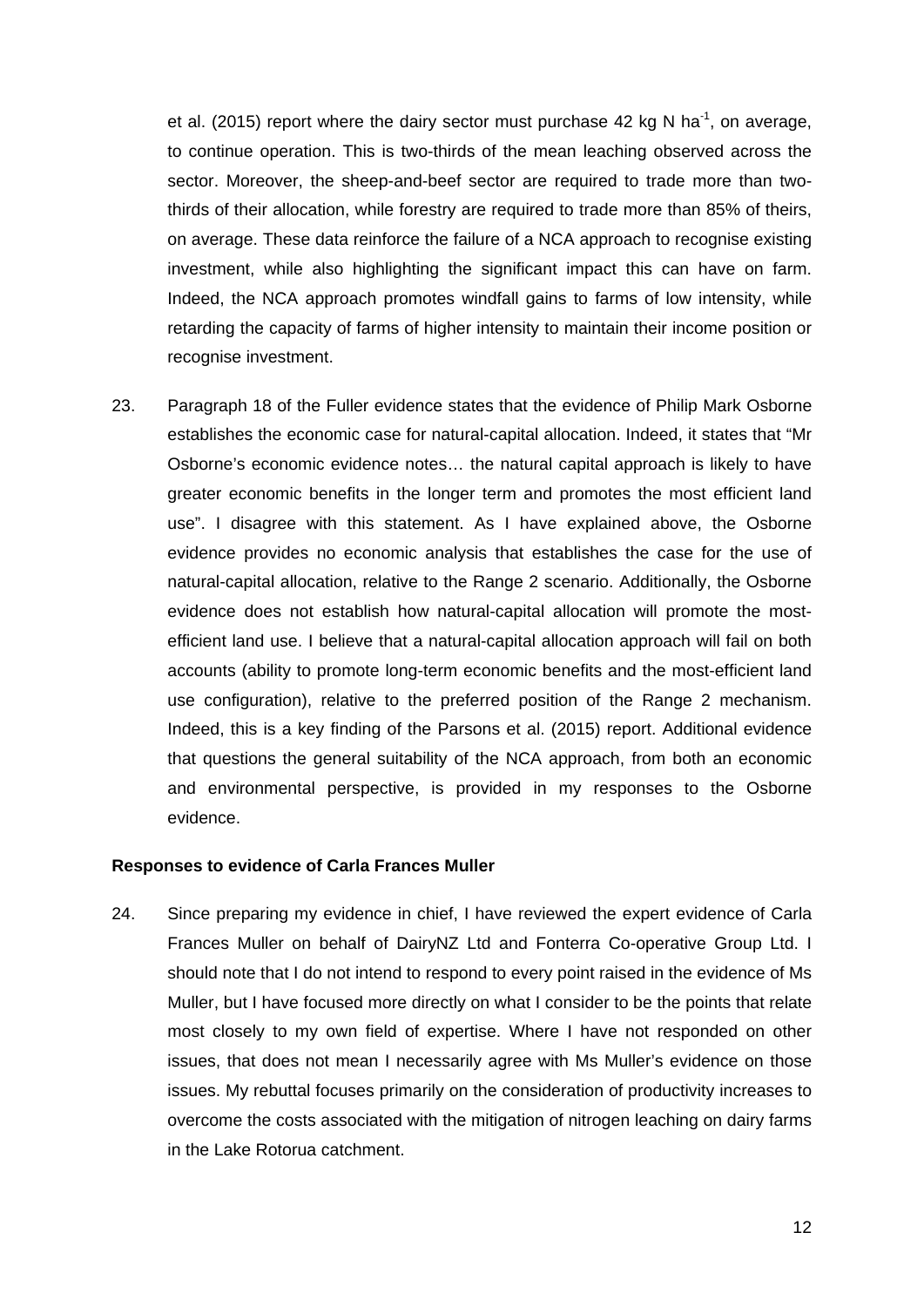- 25. Paragraph 5.12 of the evidence of Ms Muller outlines that increases in productivity were used to minimise the cost of imposing restrictions placed on nitrogen leaching. The evidence states that this was done by Lee Matheson in the formulation of the input data for the catchment-level model. Subsequently, Ms Muller attributes this feature of the input data to reducing the cost estimated for the dairy sector at the catchment-level.
- 26. For each representative farm defined in the catchment model, Lee Matheson determined the profit and nitrogen-loss levels for different management strategies. These strategies were outlined in modelling protocols developed for each sector see Parsons et al. (2015) for more detail. The modelling protocol applied for the dairy sector in this assessment did not incorporate productivity gains as an explicit choice of the producer. The input data for dairy farms in the catchment model is presented in Appendix 1 of the Parsons et al. (2015) report. This data shows that the use of some mitigation strategies do lead to productivity increases, relative to occasions where the farm lost more nitrogen. However, this occurs in only 65 of the 300 simulated scenarios (i.e. in around 22% of the cases) performed for dairy farms by Lee Matheson. Additionally, the production gains observed in these 65 cases average only 1.3%, with a maximum of 2.4%. For these reasons, I disagree with the assertion that productivity increases mask the cost of nitrogen loss in the input data used in the catchment model and, therefore, within the catchment model itself.
- 27. This conservative approach to representing increases in productivity is justified for several reasons. The primary reasons are actually outlined in Paragraphs 5.3 and 5.4 of the evidence of Ms Muller.

### **Professor Graeme John Doole**

3 March 2017

## **References**

Darku, A.B., Malla, S., and Tran, K.C. (2013), *Historical review of agricultural efficiency studies*, CAIRN Research Network, Canada, URL: http://www.aginnovation.usask.ca/cairn\_briefs/publications%20for%20download/Review%20of%20 Efficiency-full%20paper.pdf.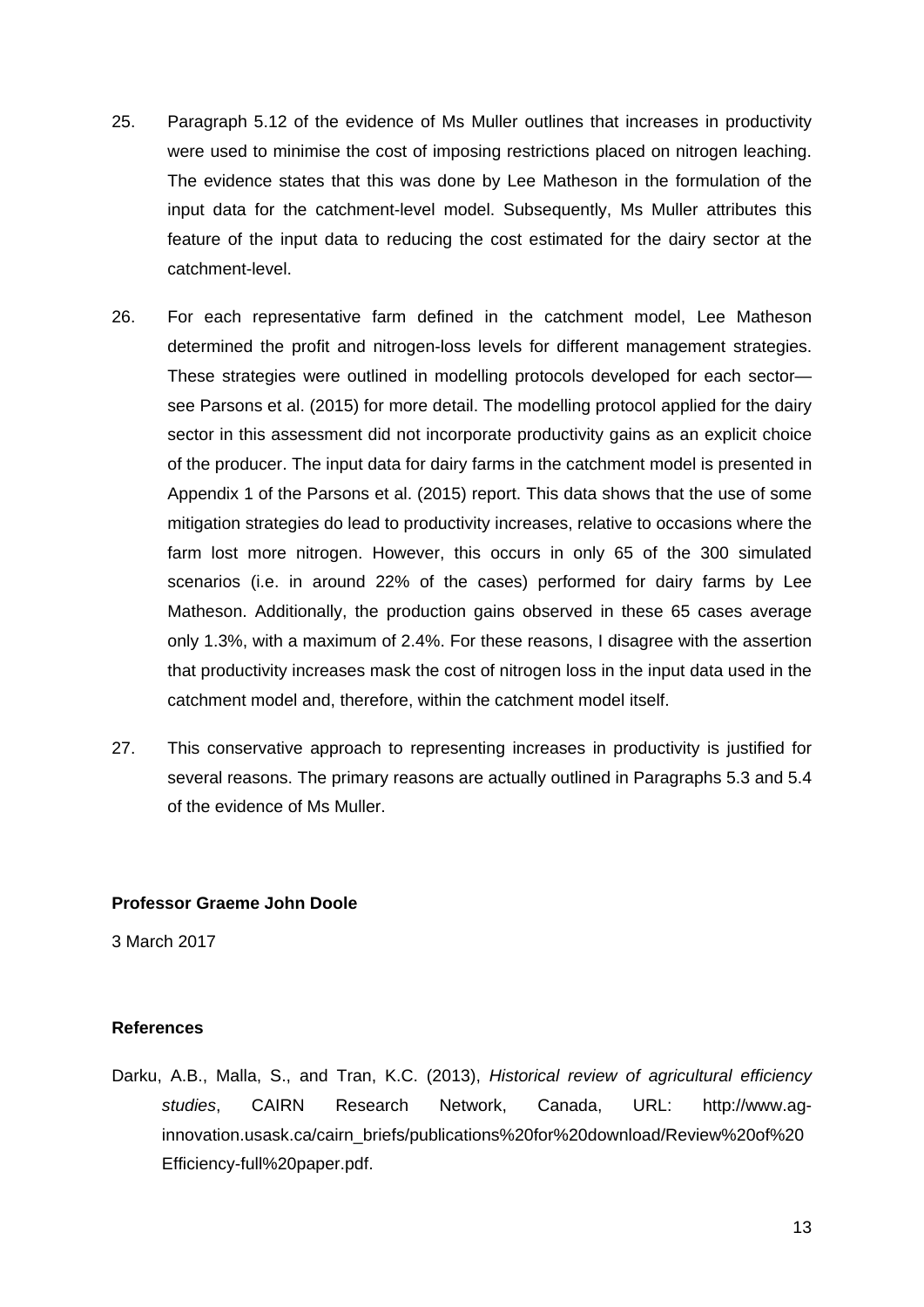- De Klein, C.A.M., Monaghan, R.M., Ledgard, S.F., and Shepherd, M. (2010), 'A system's perspective on the effectiveness of measures to mitigate the environmental impacts of nitrogen losses from pastoral dairy farming', *Proceedings of the Australasian Dairy Science Symposium* 4, pp. 14–28.
- Doole, G.J., Ramilan, T., and Pannell, D.J. (2011), 'Framework for evaluating management interventions for water quality improvement across multiple agents', *Environmental Modelling and Software* 26, pp. 860–872.
- Doole, G.J. (2012), 'Cost-effective policies for improving water quality by reducing nitrate emissions from diverse dairy farms: an abatement-cost perspective', *Agricultural Water Management* 104, pp. 10–20.
- Doole, G.J., and Pannell, D.J. (2012), 'Empirical evaluation of nonpoint pollution policies under agent heterogeneity', *Australian Journal of Agricultural and Resource Economics* 56, pp. 82–101.
- Doole, G.J., and Romera, A.J. (2014a), 'Cost-effective regulation of nonpoint emissions from pastoral agriculture: a stochastic analysis', *Australian Journal of Agricultural and Resource Economics* 58, pp. 471–494.
- Doole, G.J., and Romera, A.J. (2014b), 'Implications of a nitrogen leaching efficiency metric for pasture-based dairy farms', *Agricultural Water Management* 142, pp. 10–18.
- Doole, G.J. (2015a), 'Efficient mitigation of nitrogen leaching in pasture-based dairy systems', *Nutrient Cycling in Agroecosystems* 101, pp. 193–209.
- Doole, G.J. (2015b), 'Improving the profitability of Waikato dairy farms: insights from a whole-farm optimisation model', *New Zealand Economic Papers* 49, pp. 44–61.
- Doole, G.J., and Kingwell, R.S. (2015), 'Efficient economic and environmental management of pastoral systems: theory and application', *Agricultural Systems* 133, pp. 73–84.
- Doole, G.J., and Romera, A.J. (2015), 'Trade-offs between profit, production, and environmental footprint on pasture-based dairy farms in the Waikato region of New Zealand', *Agricultural Systems* 141, pp. 14–23.
- Duhon, M., Young, J., and Kerr, S. (2011), 'Nitrogen trading in Lake Taupo: an analysis and evaluation of an innovative water management strategy', Paper presented at the *New Zealand Agricultural and Resource Economics Annual Conference*, August 25–26 2011, Nelson, New Zealand. Available at:

http://ageconsearch.umn.edu/bitstream/115353/2/Duhon20Paper.pdf.

- Hewitt, A., Dominati, E., Webb, T., and Cuthill, T. (2015), 'Soil natural capital quantification by the stock adequacy method', *Geoderma* 241, pp. 107–114.
- Jiang, N. (2011), *Efficiency analysis of New Zealand dairy farming and the issue of climate change policy*, University of Auckland PhD thesis, Auckland.
- Lilburne, L.R., Lynn, I.H., and Webb, T.H. (2016), 'Issues in using Land Use Capability class